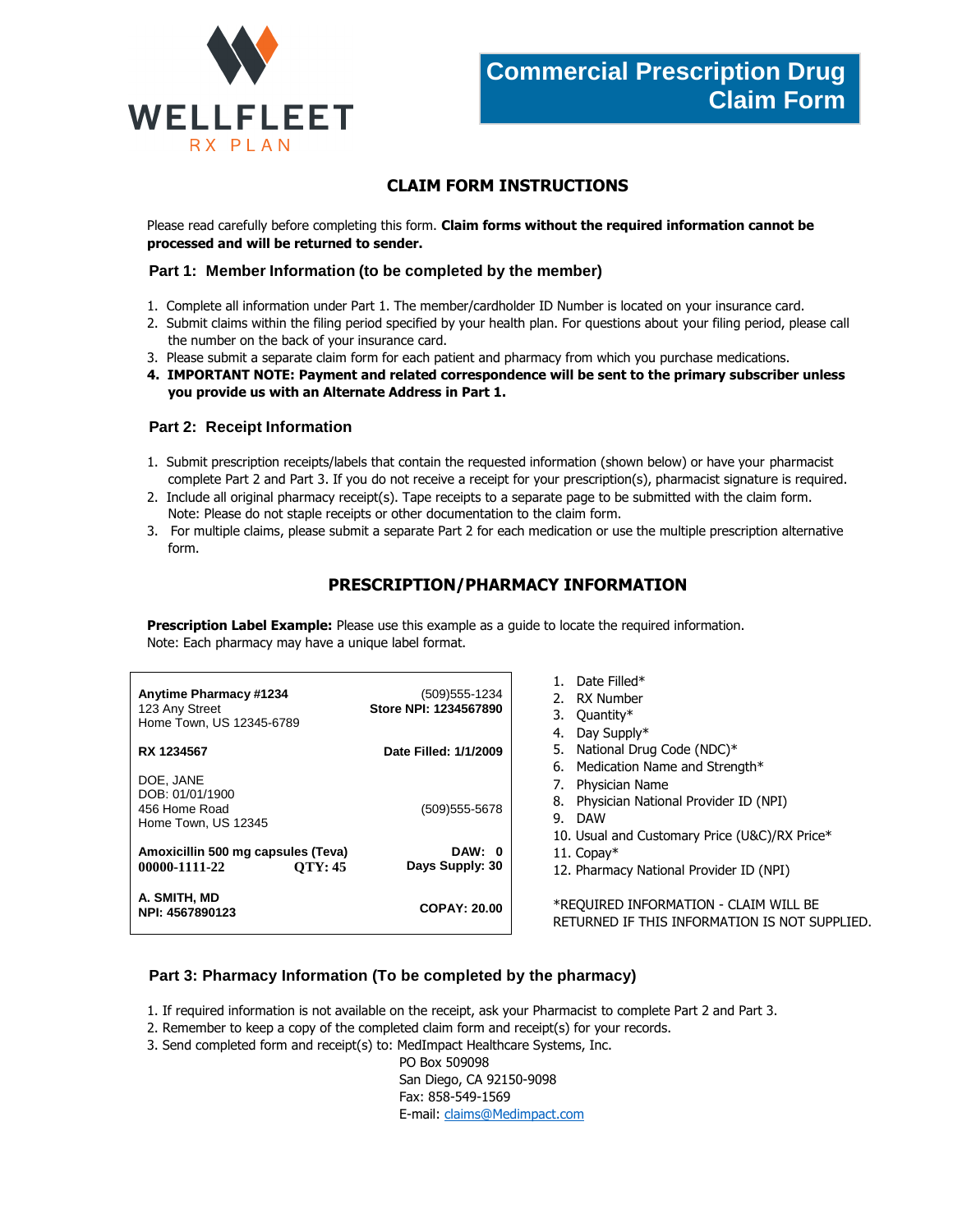

# **PART 1** *\*Indicates required information*

| Primary Member/Cardholder ID Number*                                                                                                                                                                                                                                                                                                                                                                                                                                                                                                                                                                                      |                                                     | <b>Group Number</b>          |             |               |                                    |                  |
|---------------------------------------------------------------------------------------------------------------------------------------------------------------------------------------------------------------------------------------------------------------------------------------------------------------------------------------------------------------------------------------------------------------------------------------------------------------------------------------------------------------------------------------------------------------------------------------------------------------------------|-----------------------------------------------------|------------------------------|-------------|---------------|------------------------------------|------------------|
| Name of Health Plan/Insurance                                                                                                                                                                                                                                                                                                                                                                                                                                                                                                                                                                                             | Primary Subscriber Name*<br>$DOB:$ (mm/dd/yyyy) $*$ |                              |             |               |                                    |                  |
|                                                                                                                                                                                                                                                                                                                                                                                                                                                                                                                                                                                                                           |                                                     |                              |             |               |                                    |                  |
| Patient Name: (First, Middle, Last)*                                                                                                                                                                                                                                                                                                                                                                                                                                                                                                                                                                                      |                                                     | Date of Birth: (mm/dd/yyyy)* | Self $\Box$ | Spouse $\Box$ | Relationship to Primary Subscriber | Dependent $\Box$ |
| Primary Subscriber Address: (Street, City, State, Zip code)                                                                                                                                                                                                                                                                                                                                                                                                                                                                                                                                                               |                                                     |                              |             |               |                                    |                  |
| Alternate Address: (Street, City, State, Zip code)<br>*If no alternate address is specified, correspondence and/or payment will be forwarded to the primary subscriber address on file with your health plan/insurance.                                                                                                                                                                                                                                                                                                                                                                                                   |                                                     |                              |             |               |                                    |                  |
| Member Signature*                                                                                                                                                                                                                                                                                                                                                                                                                                                                                                                                                                                                         |                                                     | Telephone Number             | Date        |               |                                    |                  |
| Indicate reason for manually filing these claims (select one):                                                                                                                                                                                                                                                                                                                                                                                                                                                                                                                                                            |                                                     |                              |             |               |                                    |                  |
| □ Coordination of Benefits - Claims must be submitted with pharmacy receipt(s) identifying copays paid and Explanation of Benefits from the<br>primary carrier (or prescription history from the pharmacy showing primary insurance payment)<br>$\Box$ Discount Card was used<br>$\Box$ Health plan/insurance information or insurance card not available at the time of purchase<br>$\Box$ Pharmacy not participating in network<br>$\Box$ Pharmacy unable to process claim electronically<br>$\Box$ Emergency – If Emergency, describe emergency below<br>Manual submission of claims does not guarantee reimbursement. |                                                     |                              |             |               |                                    |                  |
| <b>Describe Emergency: _</b>                                                                                                                                                                                                                                                                                                                                                                                                                                                                                                                                                                                              |                                                     |                              |             |               |                                    |                  |
| <b>PART 2</b>                                                                                                                                                                                                                                                                                                                                                                                                                                                                                                                                                                                                             |                                                     |                              |             |               |                                    |                  |

| FANI 4                                                                                                             |              |                                              |           |             |                                |  |
|--------------------------------------------------------------------------------------------------------------------|--------------|----------------------------------------------|-----------|-------------|--------------------------------|--|
| <b>RX Number</b>                                                                                                   | Date Filled* | New $\Box$ Refill $\Box$<br>(check one)      | Quantity* | Day Supply* | National Drug Code (11 Digit)* |  |
| Medication Name and Strength *                                                                                     |              | Physician Name & NPI Number<br>Name:<br>NPI: |           | RX Price*   | Co-Pay*                        |  |
| (If yes, please identify NDC ingredients & quantity amounts on the Compound Claim Form)<br>Yes<br>Compound?<br>No. |              |                                              |           |             |                                |  |
| <b>RX Number</b>                                                                                                   | Date Filled* | New Refill                                   | Quantity* | Day Supply* | National Drug Code (11 Digit)* |  |
|                                                                                                                    |              | (check one)                                  |           |             |                                |  |
| Medication Name and Strength *                                                                                     |              | Physician Name & NPI Number                  |           | RX Price*   | Co-Pay*                        |  |
|                                                                                                                    |              | Name:                                        |           |             |                                |  |
|                                                                                                                    |              | NPI:                                         |           |             |                                |  |

Compound?  $\Box$  Yes  $\Box$  No (If yes, please identify NDC ingredients & quantity amounts on the Compound Claim Form)

## **PART 3**

## **Affix Pharmacy Label Here or Enter the Required Information:**

| Pharmacy Name*        |       |     | Pharmacy Telephone Number |       |  |  |
|-----------------------|-------|-----|---------------------------|-------|--|--|
| <b>Street Address</b> |       |     | $NPI*$                    |       |  |  |
| City                  | State | Zip | Pharmacist Signature*     | Date* |  |  |